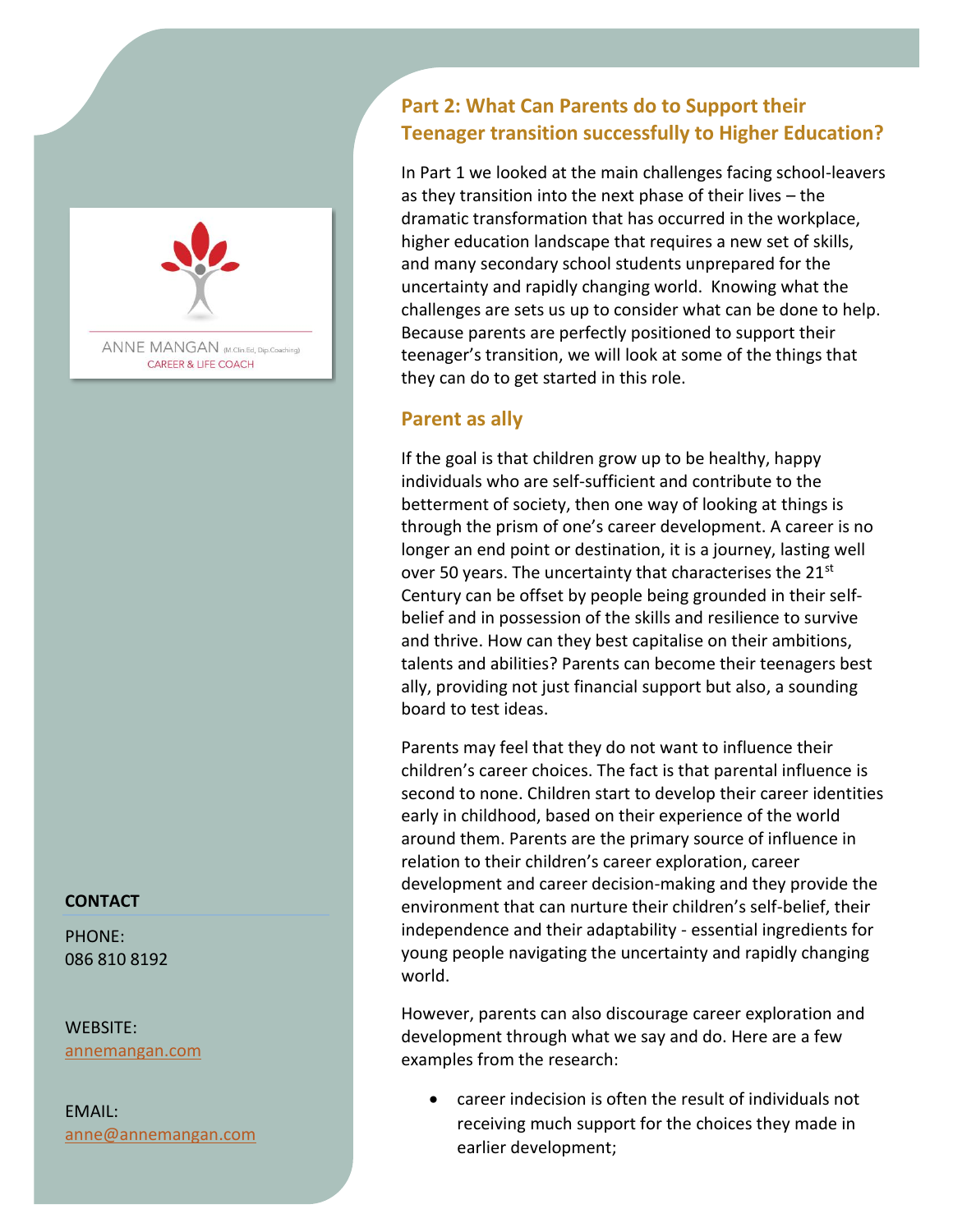- a history of criticism can lead to extraordinary anxiety in developing a life purpose; and
- choosing careers that conflict with parent's expectations, can be emotionally demanding and lead to depression in adulthood.

## **5 things parents can do to help**

#### **Listen more**

Listening is an important social activity, based on 'I'll listen to you but then you listen to me'. Our focus is often on trying to get our speak in to tell our story. It is basic and superficial. In contrast, attentive or active listening is much more focused on what the speaker is saying. Just speaking about a situation out loud often helps us understand the situation better and come up with our own solution. Being a sounding board for our teenagers is a gift, greatly enhancing relationships.

#### **Judge less**

We judge others all the time, not realising that we are only seeing things from our own narrow perspective. Everyone has their own unique experiences. When it comes to teenager's career exploration, a useful starting point might be to get a conversation going over dinner on what it means to be successful in the workplace and delight in family members differing views. Support greater creativity and thinking outside the box, in the pursuit of new and unchartered career paths.

#### **Be optimistic**

While it might seem like the world is falling apart, it is worth remembering that previous generations faced great threats such as war. It is essential that parents are optimistic about their children's future.

#### **Be informed**

Make it your business to stay up to date on topics that relate to college and work, such as, eligibility for college, costs, scholarships/grants, and emerging career sectors. You may find that it's a fascinating subject.

## **Develop your child's independence, self-esteem & adaptability**

Start developing their independence early in life and support the decisions that they make. Examples can include - encourage them to take an active part in the running of the home,